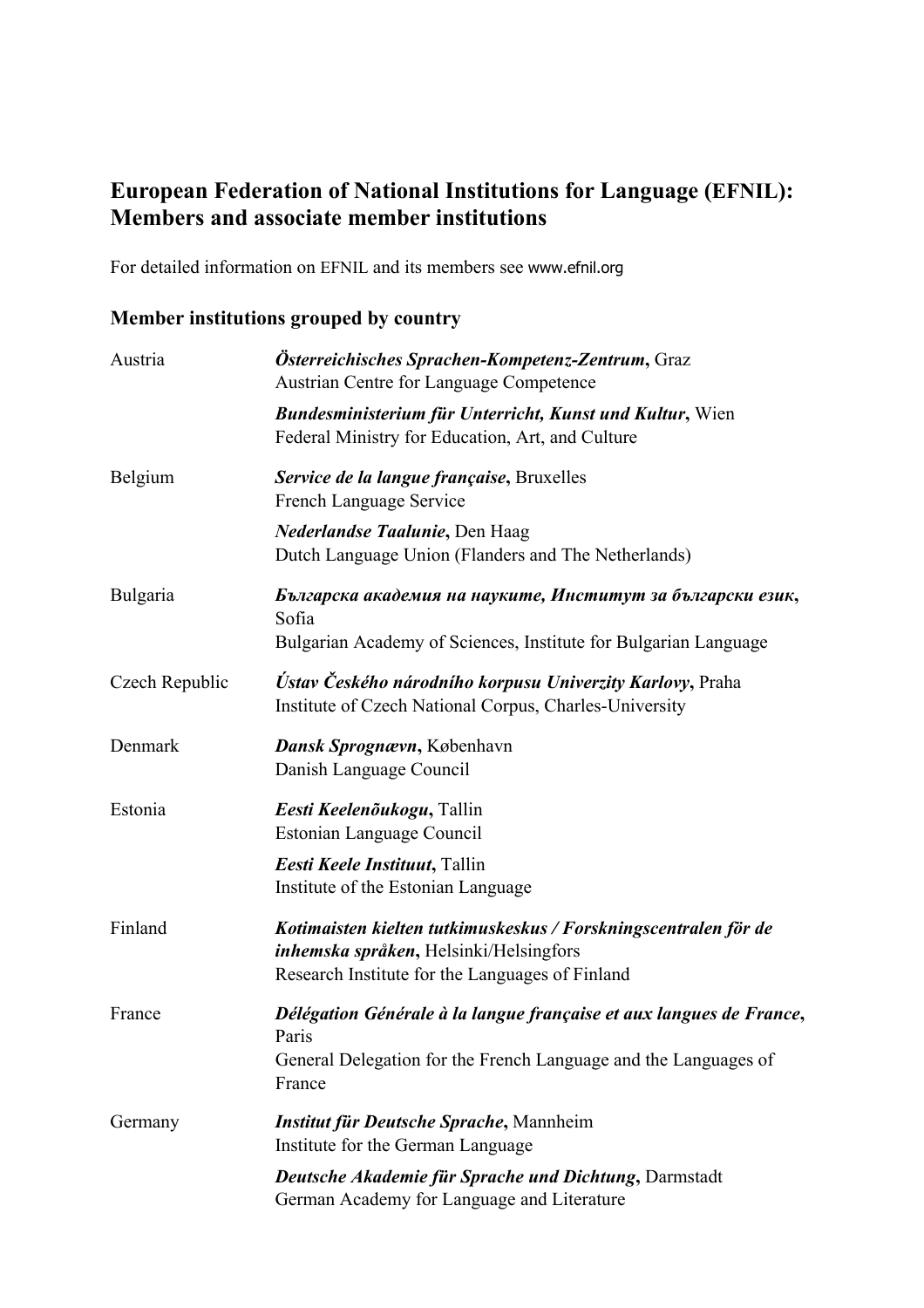| 190        | EFNIL: Members and associate member institutions                                                                                 |
|------------|----------------------------------------------------------------------------------------------------------------------------------|
| Greece     | Κέντρο Ελληνικής Γλώσσας, Thessaloniki<br>Centre for the Greek Language                                                          |
| Hungary    | Magyar Tudomános Akadémia, Nyalvtudományi Intézet, Budapest<br>Hungarian Academy of Sciences, Research Institute for Linguistics |
|            | Oktatási és Kulturális Minisztérium, Budapest<br>Ministry for Education and Culture                                              |
| Ireland    | <b>Foras na Gaeilge, Dublin</b><br>(the all-island body for the Irish language)                                                  |
| Italy      | Accademia della Crusca, Firenze<br>(the central academy for the Italian language)                                                |
|            | CNR – Opera del Vocabolario Italiano, Firenze<br>The Italian Dictionary                                                          |
| Latvia     | Valst valodas komisija, Riga<br><b>State Language Commission</b>                                                                 |
|            | Valsts valodas agentūra, Riga<br><b>State Language Agency</b>                                                                    |
| Lithuania  | Lietviu Kalbos Institutas, Vilnius<br>Institute of the Lithuanian Language                                                       |
|            | <i>Valstybine Lietuviu Kalbos Komisija, Vilnius</i><br>State Commission for the Lithuanian Language                              |
| Luxembourg | <b>Institut Grand-Ducal, Section de linguistique, Luxembourg</b><br>Grand Ducal Institute, Linguistic Section                    |
|            | Conseil permanent de la langue luxembourgeoise, Luxembourg<br>Permanent Council of the Luxembourgish language                    |
| Malta      | Kunsill Nazzjonali ta'l-llsien Malti<br>National Council of the Maltese language                                                 |
|            | Netherlands/Belgium Nederlandse Taalunie, Den Haag<br>Dutch Language Union                                                       |
| Poland     | Rada Jezyka Polskiego, Warszawa<br>Council for the Polish Language                                                               |
| Portugal   | Instituto Camões, Lisbõa<br>(the institution for the promotion of Portuguese language and culture)                               |
| Romania    | Academia Româna, Institutul de Lingvistica, București<br>Romanian Academy, Institute of Linguistics                              |
|            | Academia de Studii Economice București<br><b>Bucharest Academy of Economic Studies</b>                                           |